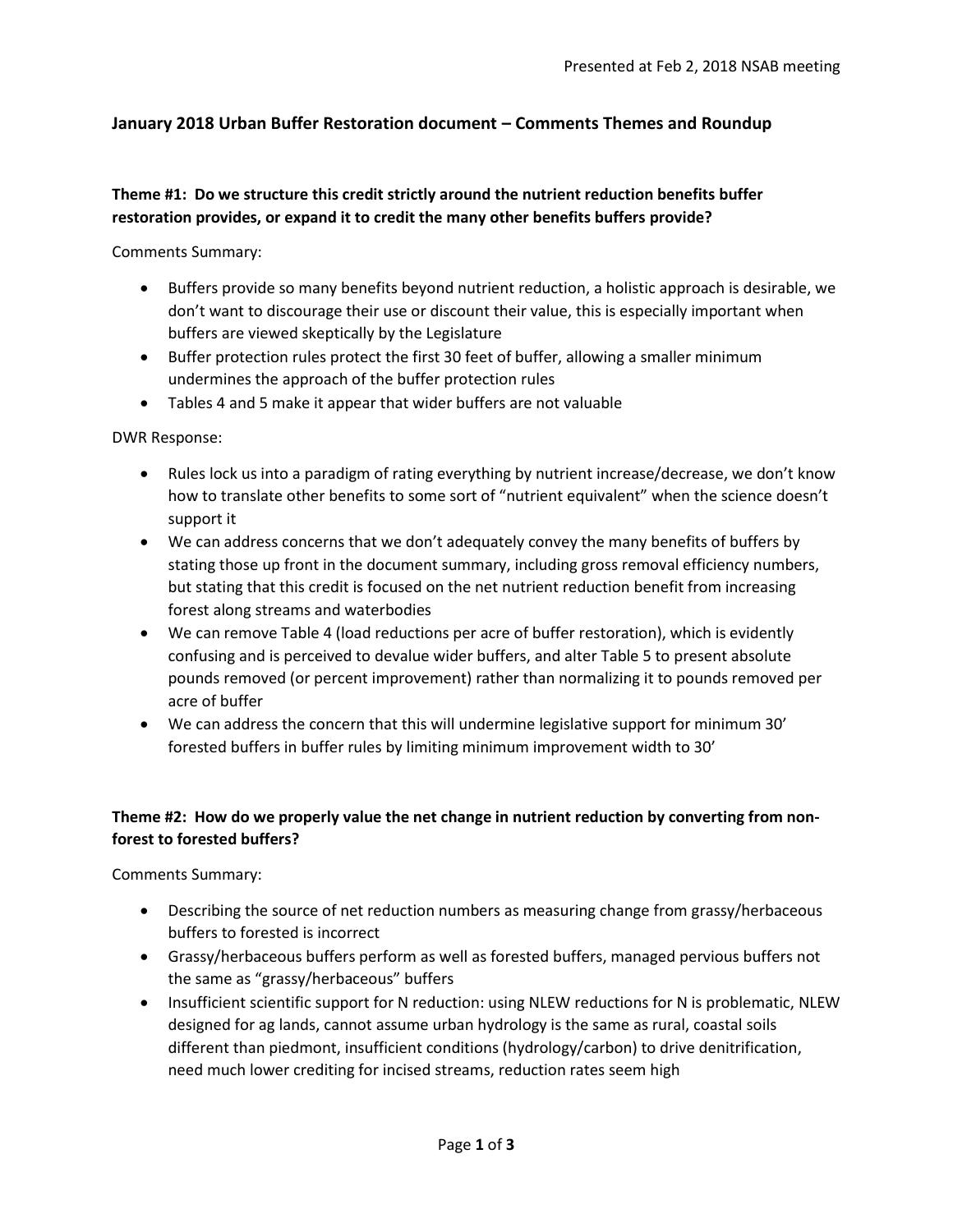- Using NLEW numbers for P reduction is not supported by the literature, data for sedimentattached P but this may not be appropriate for urban situations
- Insufficient support for credit release schedule, should be longer/tied to vegetation growth, feasibility of monitoring for credit release

## DWR Response:

- We will correct the description of the source for net reduction numbers as measuring the improvement in nutrient removal coming from changing from crops to forest rather than from grass/herbaceous to forest. This practice is converting not protected herbaceous buffers to forested, but riparian zones with all kinds of human activities to protected forested areas, in the process eliminating those activities.
- There are implementation difficulties with "grassy/herbaceous" buffers, particularly in residential/urban settings, which discourage its use (can't be assured grass will be "minimally managed", mown high and infrequently, not fertilized, get adequate sun, get low traffic)
- Are there crediting alternatives for nitrogen? We need a measure of NET CHANGE in nutrient reduction due to reforestation. We are assuming net improvement is approximately the same between incised/non-incised systems, but can change approach if studies warrant.
- What alternatives are there for credit release tied to vegetative performance?
- We can propose to not offer a phosphorus credit if it is deemed there is insufficient data to support it. Or we can base a credit on some other concept of phosphorus reduction if there are data to support that.

### **Theme #3: Who/What/Where is this credit/practice intended for?**

Comments Summary:

- Unclear who the primary stakeholders/intended audience is, who will be doing implementation
- Is this intended to apply to new development somehow? How will developers be affected? Why include any entities affected by nutrient offset?
- Strong opposition to use involving agricultural lands
- Request for high flexibility on where the practice may be used

### DWR Response:

- Our initial discussions with ag reps suggest a good option is the use of the practice where it does not convert active ag land in a buffer or adjacent to the converted buffer. Ag land outside of this area would be treated as "managed pervious" in the SNAP tool. "Ag land" may also include "idle ag land" which we are currently discussing.
- We propose that anyone who can meet the requirements may implement projects, including both local governments and bankers
- We propose this credit be available for generating New Dev offset credits (these would have to be permanent installations), also wastewater offset credits (could be temporary credits), we can make it explicit in the summary/text that the primary purpose will be for Existing Dev credits
- We can make it clear in the summary/text that this credit is not intended to be used as an onsite stormwater treatment method analogous to SCMs (and remove references to that idea in